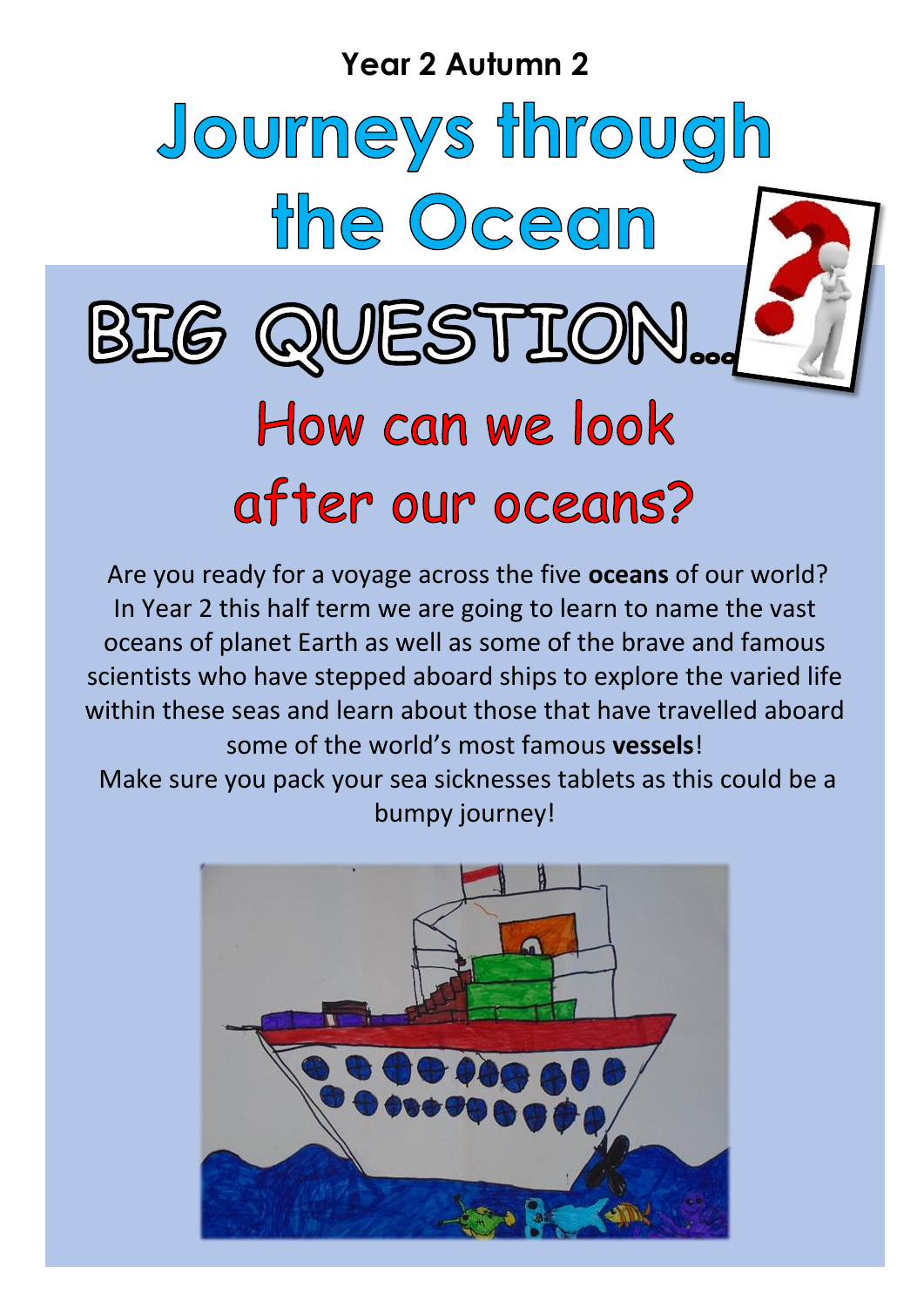## **In this topic, you will…**

- **Reading Revise RWI set 2 and 3 sounds daily.** 
	- Practise reading alien (nonsense) words.
	- Apply sound buttons to read familiar and unfamiliar words.
	- Begin to notice and correct 'marvellous mistakes' when reading.
	- Read aloud accurately books that are consistent with your developing phonic knowledge.
	- Re-read these books to build up fluency and confidence in word reading.
	- Read and share a range of stories linked to Journeys through the ocean.
	- Continue to build a love of reading during golden reading time where the children can read anything they like from comics, children's newspapers, stories, non-fiction with their friends.
	- Begin daily guided reading sessions in a small group with peers, developing confidence and discussion with support of an adult. *Please note that your child will be completing the phonics screener assessment this half term which would have been administered in the summer term of Year 1.*

- **Writing ••** Revisit and continue to practise identifying and using the following word classes; Noun, adjective, verb and adverb.
	- Use an exclamation mark accurately within writing.
	- Understand what a compound sentence is and use the conjunctions; and, but, because in sentences.
	- Retell stories based on our topic of Journeys through the ocean.
	- Create non-fiction writing about significant individuals and significant events linked to our history focus within the topic.
	- Continue to build stamina with independent writing through-out the term.
	- Begin to develop proofreading skills to check that writing makes sense and capital letters and punctuation are accurately used. Practised both independently and with a partner.

### Spelling (main spellings revisited and practised)

- /ai/ and /oi/ diagraphs (rarely used at the end of words).
- /ay/ and /oy/ digraphs (are used at the end of words and end of syllables).
- Long vowel sound /a/ spelt with split diagraph a-e.
- Long vowel sound /e/ spelt with split diagraph e-e.
- Long vowel sound /i/ spelt with split diagraph i-e.
- Long vowel sound /o/ spelt with split diagraph o-e.
- Long vowel sound /oo/ and /yoo/ spelt with split diagraph u-e.

- **Mathematics**  $\bullet$  Continue to practise drawing jottings to solve addition number sentences.
	- Continue to practise drawing jottings to solve subtraction number sentences.
	- Money
	- Count money in pence and pounds (notes and coins).
	- Total amounts of money.
	- Compare money.
	- Find change.
	- Solve word problems related to money.
	- Multiplication
	- Make equal groups.
	- Explore multiplication number sentences using 'x' symbol.
	- Make doubles.
	- Make arrays.
	- Practise 2, 5 and 10 times table.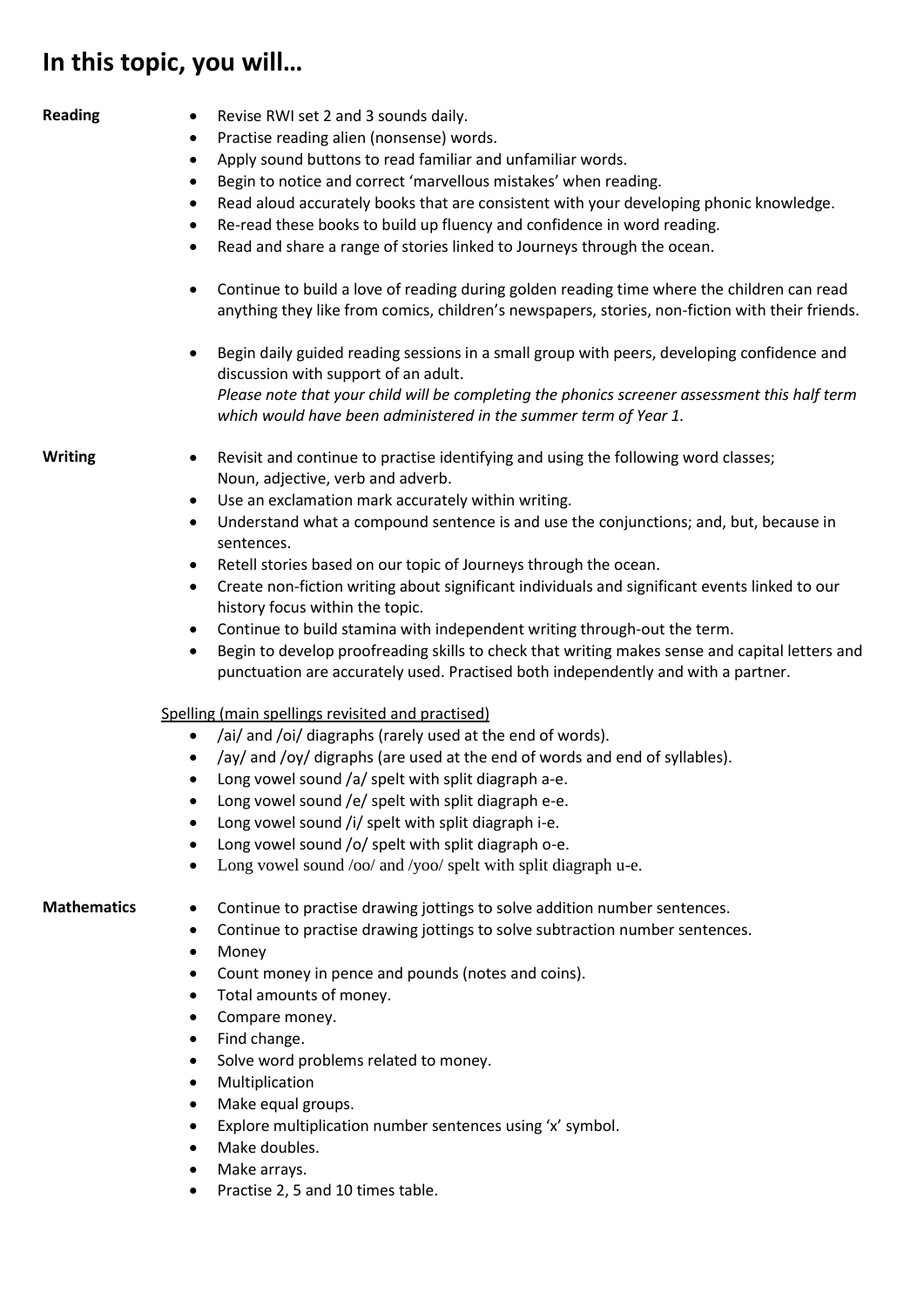# **In this topic, you will…**

| <b>Science</b>                       | Continue to explore unfamiliar habitats and compare them.<br>٠<br>Explore food chains within a habitat.<br>$\bullet$<br>Explore and identify the impact of missing plants/animals in a food chain.<br>$\bullet$<br>Understand how bulbs grow and what they need.<br>$\bullet$<br>Plant a bulb and make observations.<br>$\bullet$<br>Carry out a floating and sinking investigation using a boat.<br>$\bullet$<br>Gather and record data whilst carrying out an investigation<br>$\bullet$ |
|--------------------------------------|--------------------------------------------------------------------------------------------------------------------------------------------------------------------------------------------------------------------------------------------------------------------------------------------------------------------------------------------------------------------------------------------------------------------------------------------------------------------------------------------|
| <b>Art and</b>                       | Observe and sketch ocean life.<br>٠                                                                                                                                                                                                                                                                                                                                                                                                                                                        |
| <b>Design</b>                        | Develop drawing focusing on line, shape, form and space.<br>$\bullet$                                                                                                                                                                                                                                                                                                                                                                                                                      |
|                                      | Create repeated patterns.<br>$\bullet$                                                                                                                                                                                                                                                                                                                                                                                                                                                     |
|                                      | Practise and explore printing techniques.<br>$\bullet$                                                                                                                                                                                                                                                                                                                                                                                                                                     |
|                                      | Use watercolour paints to explore and represent under the ocean life.<br>$\bullet$                                                                                                                                                                                                                                                                                                                                                                                                         |
| <b>Computing</b>                     | Begin to learn to touch type.<br>$\bullet$                                                                                                                                                                                                                                                                                                                                                                                                                                                 |
|                                      | Understand how to use a word processor<br>$\bullet$                                                                                                                                                                                                                                                                                                                                                                                                                                        |
|                                      | Understand how to add images to a text document.<br>$\bullet$                                                                                                                                                                                                                                                                                                                                                                                                                              |
|                                      | Create a poetry book using sources from the internet.<br>٠                                                                                                                                                                                                                                                                                                                                                                                                                                 |
|                                      | Understand how to stay safe when talking to people online.<br>$\bullet$                                                                                                                                                                                                                                                                                                                                                                                                                    |
|                                      | Recognise wider aspects of online safety.<br>$\bullet$                                                                                                                                                                                                                                                                                                                                                                                                                                     |
| <b>History</b>                       | Explore the life of a significant individual from the past (Charles Darwin).<br>$\bullet$                                                                                                                                                                                                                                                                                                                                                                                                  |
|                                      | Explore the life of a modern day significant individual comparatively (David Attenborough).<br>$\bullet$                                                                                                                                                                                                                                                                                                                                                                                   |
|                                      | Explore a significant event beyond living memory (linked to Remembrance day)<br>$\bullet$                                                                                                                                                                                                                                                                                                                                                                                                  |
|                                      | Explore a significant event beyond living memory (The Titanic).<br>$\bullet$                                                                                                                                                                                                                                                                                                                                                                                                               |
|                                      | Use a range of sources to find out about the past.<br>$\bullet$                                                                                                                                                                                                                                                                                                                                                                                                                            |
| Geography                            | Revisit the five oceans and seven continents of the world.<br>$\bullet$<br>Devise simple maps and create a key.<br>$\bullet$<br>Recognise geographical features of the Galapagos Islands.<br>٠                                                                                                                                                                                                                                                                                             |
| <b>Music</b>                         | understand and explore how music is created<br>$\bullet$                                                                                                                                                                                                                                                                                                                                                                                                                                   |
| P.S.H.E                              | Explore assumptions and stereotypes about gender.<br>٠                                                                                                                                                                                                                                                                                                                                                                                                                                     |
|                                      | Explore gender diversity.<br>٠                                                                                                                                                                                                                                                                                                                                                                                                                                                             |
|                                      | Develop an understanding bullying.<br>٠                                                                                                                                                                                                                                                                                                                                                                                                                                                    |
|                                      | Develop confidence to stand up for myself and others.<br>$\bullet$                                                                                                                                                                                                                                                                                                                                                                                                                         |
|                                      | Understand how to make new friends.<br>$\bullet$                                                                                                                                                                                                                                                                                                                                                                                                                                           |
|                                      | Understand how to celebrate difference and remain friends.<br>$\bullet$                                                                                                                                                                                                                                                                                                                                                                                                                    |
| <b>Physical</b>                      | Indoor PE will continue to focus on;                                                                                                                                                                                                                                                                                                                                                                                                                                                       |
| <b>Education</b>                     | Travelling movements, balancing, stability and taking off and landing safely on our large<br>apparatus equipment.                                                                                                                                                                                                                                                                                                                                                                          |
|                                      | Our outdoor PE sessions will focus on;                                                                                                                                                                                                                                                                                                                                                                                                                                                     |
|                                      | Ball skills, including rolling, kicking, jumping, throwing, catching, bouncing and dribbling.<br>٠                                                                                                                                                                                                                                                                                                                                                                                         |
| <b>Religious</b><br><b>Education</b> | Understand and explore why people give gifts at Christmas.<br>٠<br>Revisit the Christmas story.<br>$\bullet$                                                                                                                                                                                                                                                                                                                                                                               |
| <b>ALZ</b>                           | The ALZ or Active Learning Zone is a separate area to the classrooms run by a dedicated<br>$\bullet$<br>member of staff, six children from each class access the provision each session. Children are<br>able to explore their learning in an active and practical manner and are set challenges and<br>tasks which extend their learning and problem-solving skills. The teacher can use these<br>opportunities to observe learning and make assessments.                                 |